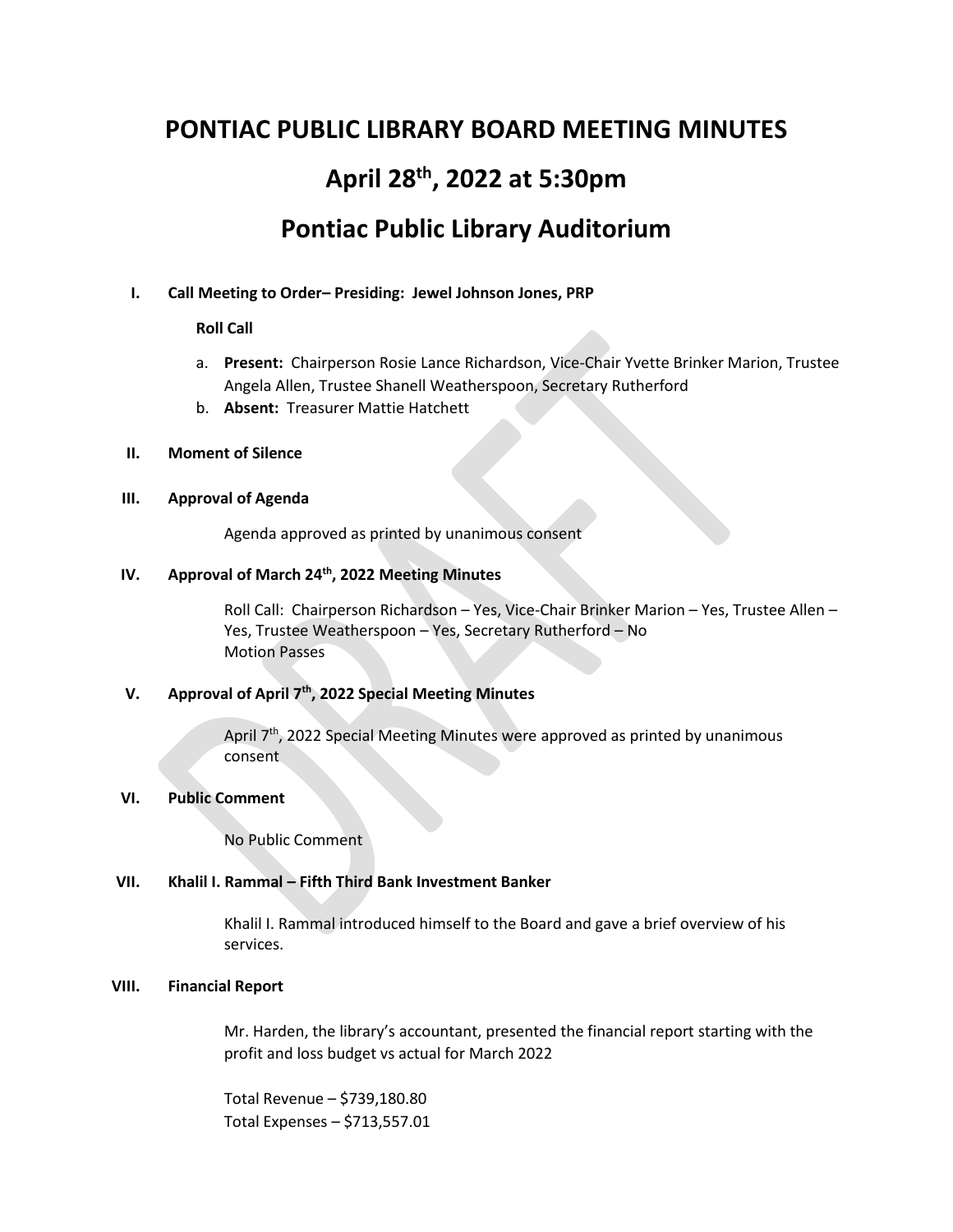Net Income – \$25,623.79

## **IX. Unfinished Business**

## **a. Vendor Contract Presentations**

- **i. Polk Facility Solutions – Adam Polk** Adam Polk of Polk Facility Solutions presented an overview of the services provided by Polk Facility Solutions
- **ii. Carrera Landscaping, Inc – Mario Carrera** Mario Carrera of Carrera Landscaping, Inc presented an overview of the services provided by Carrera Landscaping, Inc.

## **b. Library Strategic Plan**

The Board discussed the previous strategic plan for the library as well as Ann Arbor District Library's strategic plan.

The Board decided to have a special board meeting on Monday, May 16th, 2022 at 5:30pm to discuss the Library Strategic Plan.

## **c. Friends of the Library**

Discussion took place regarding the steps that must be taken to establish a Friends of the Library group.

#### **d. Library Director Search Committee Report**

Treasurer Hatchett was not available to give the report.

#### **e. FosterSwift Hourly Billing Rate Increase**

Secretary Rutherford made a motion to allow our Madam Chair to enter into conversations with our current attorney in regards to the increase in the hourly billing rate, supported by Vice Chair Brinker Marion.

Motion Passes by unanimous consent.

#### **X. New Business**

#### **a. 2022-2023 Library Budget – First Read**

Mr. Harden, the library's accountant, presented the first draft of the 2022-2023 Library budget.

## **b. Bylaws of the PPL Board of Trustees, Ethics, and Censorship**

Secretary Rutherford gave a presentation on the Bylaws of the Pontiac Public Library Board.